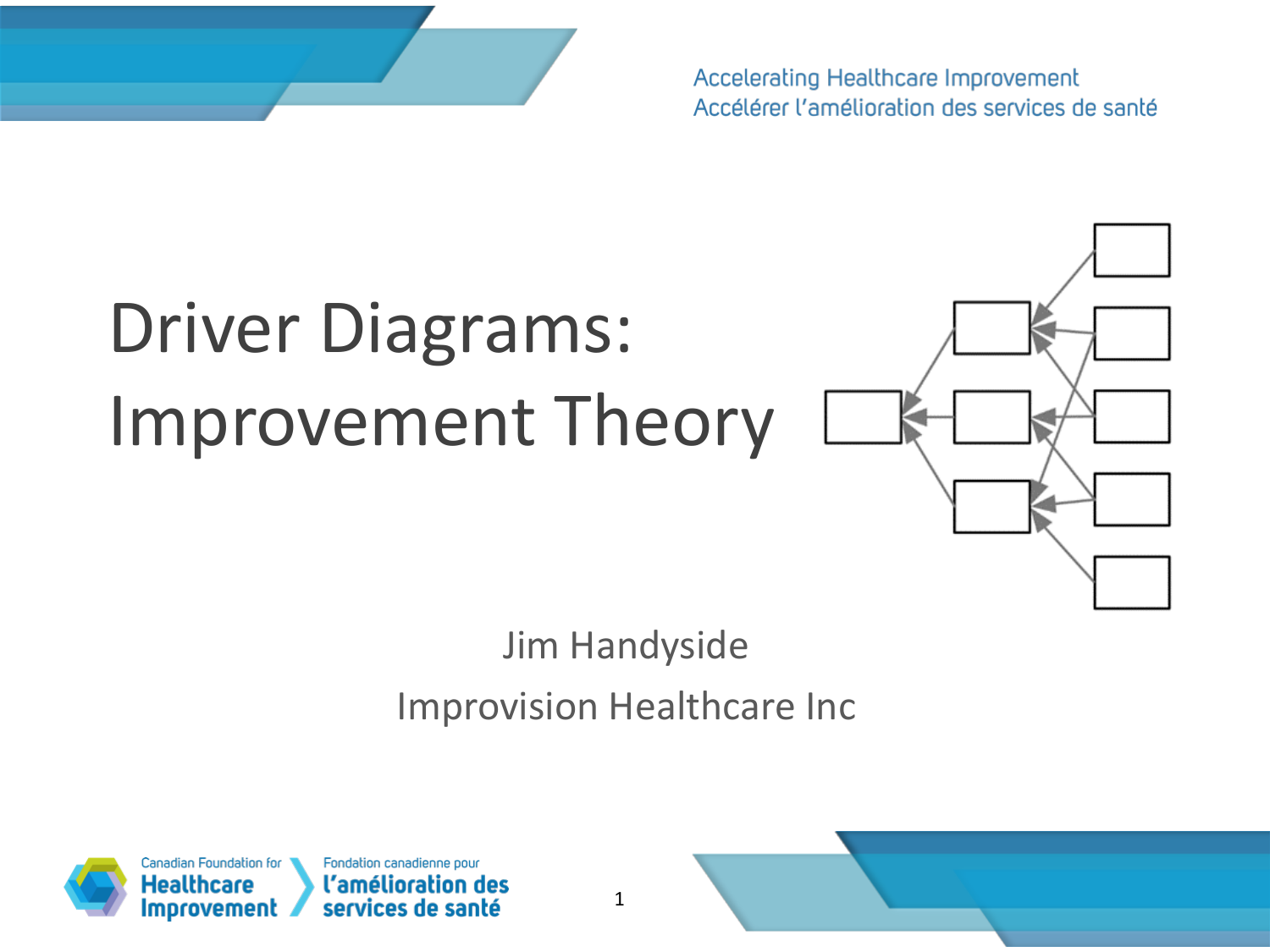# **Purpose**

- To become familiar with driver diagrams.
- To recognize the input required for the development of improvement theory.
- Differentiate the driver diagram from other similar planning and improvement tools.

2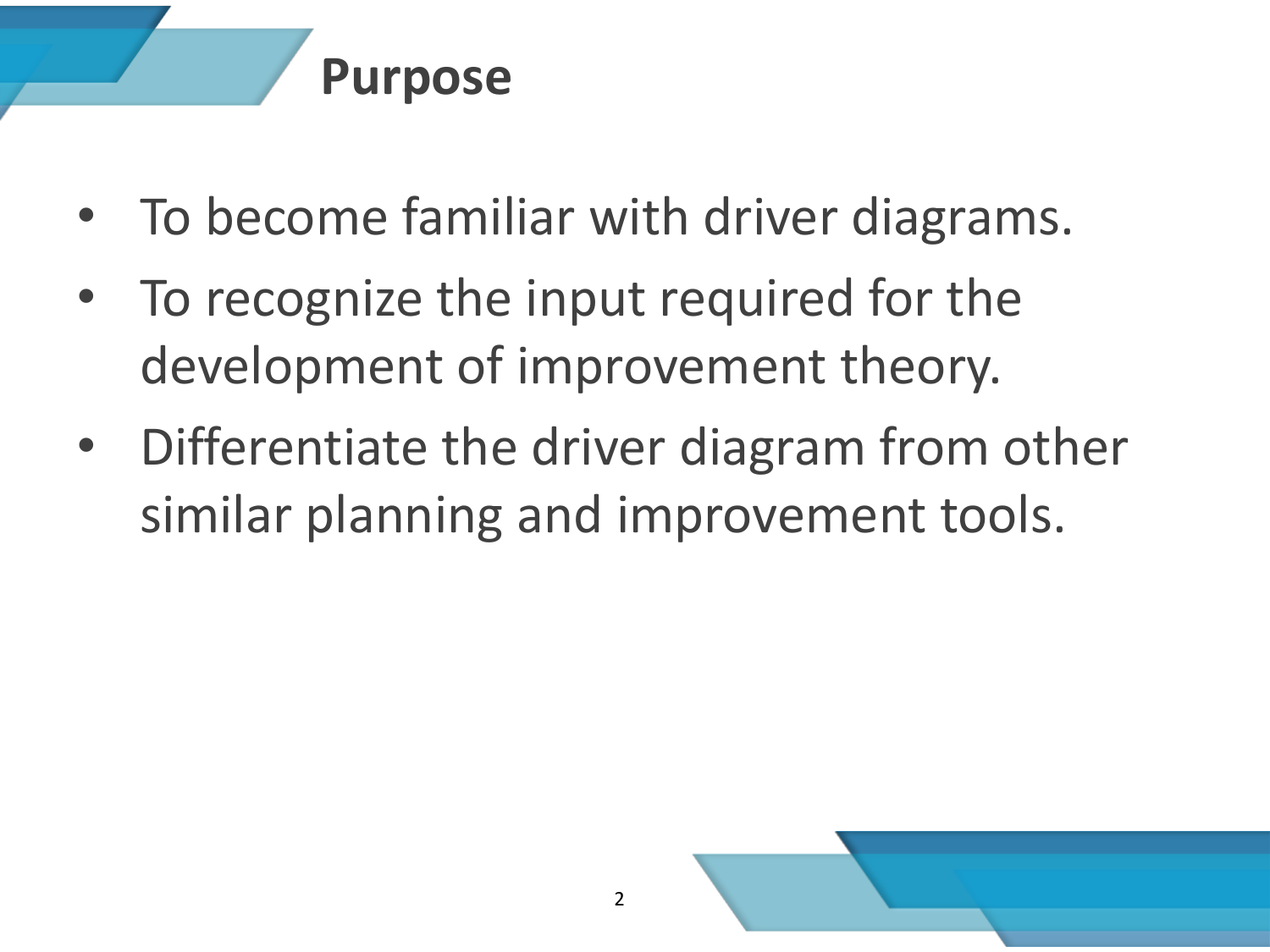# **Why Theory? Effective change is not a "black box".**

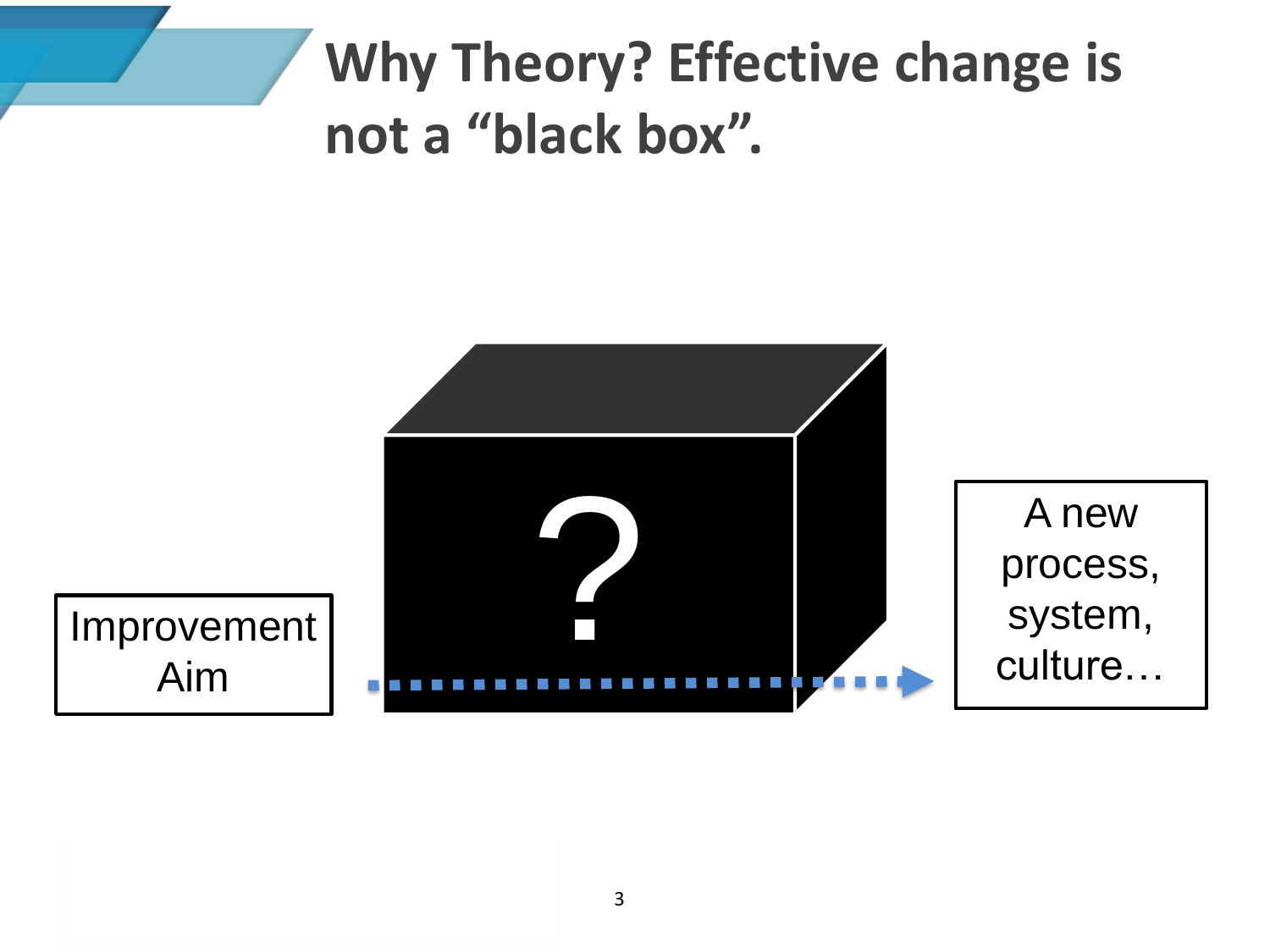### **A "simple" personal improvement**

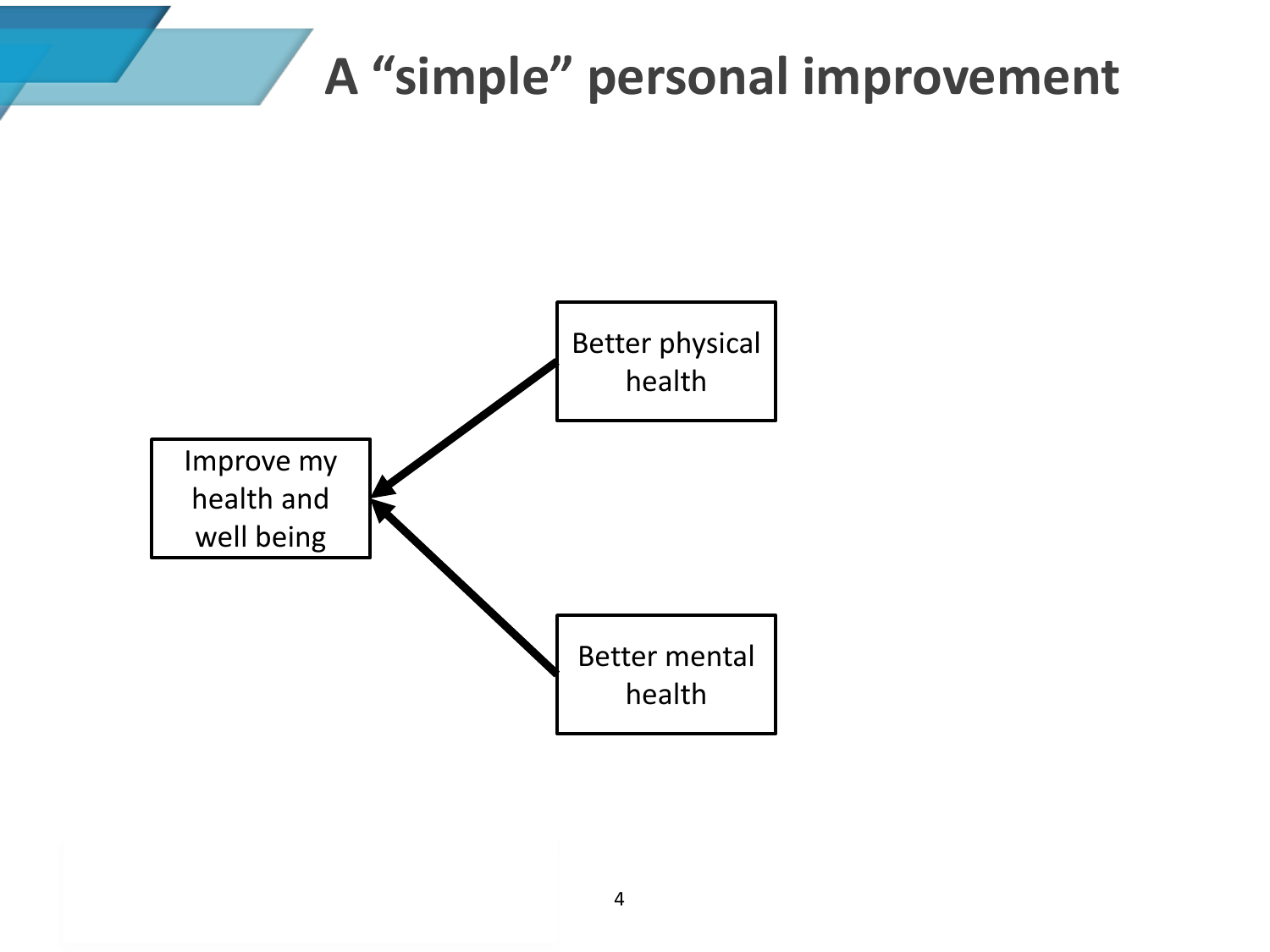# **A "simple" personal improvement**

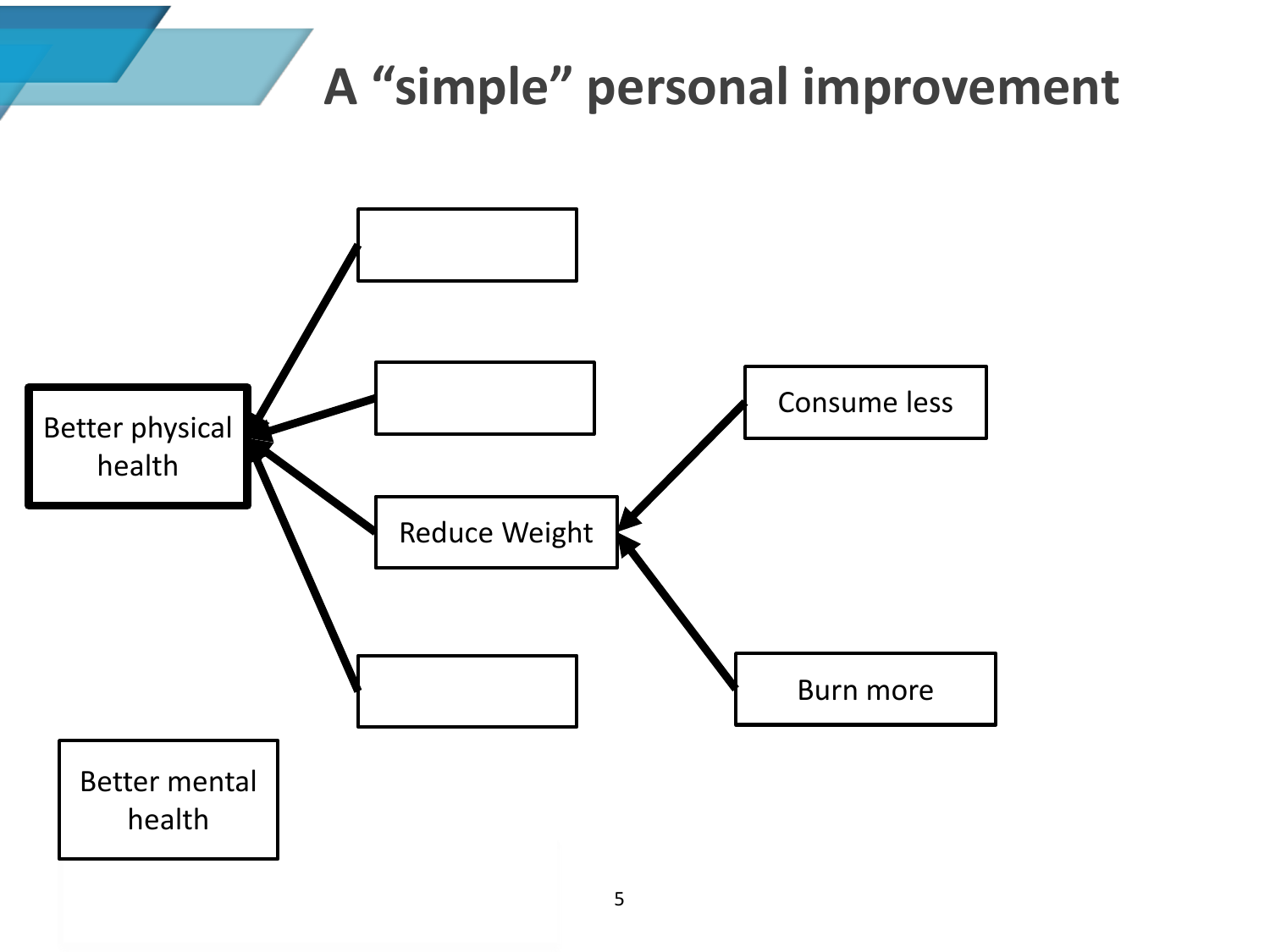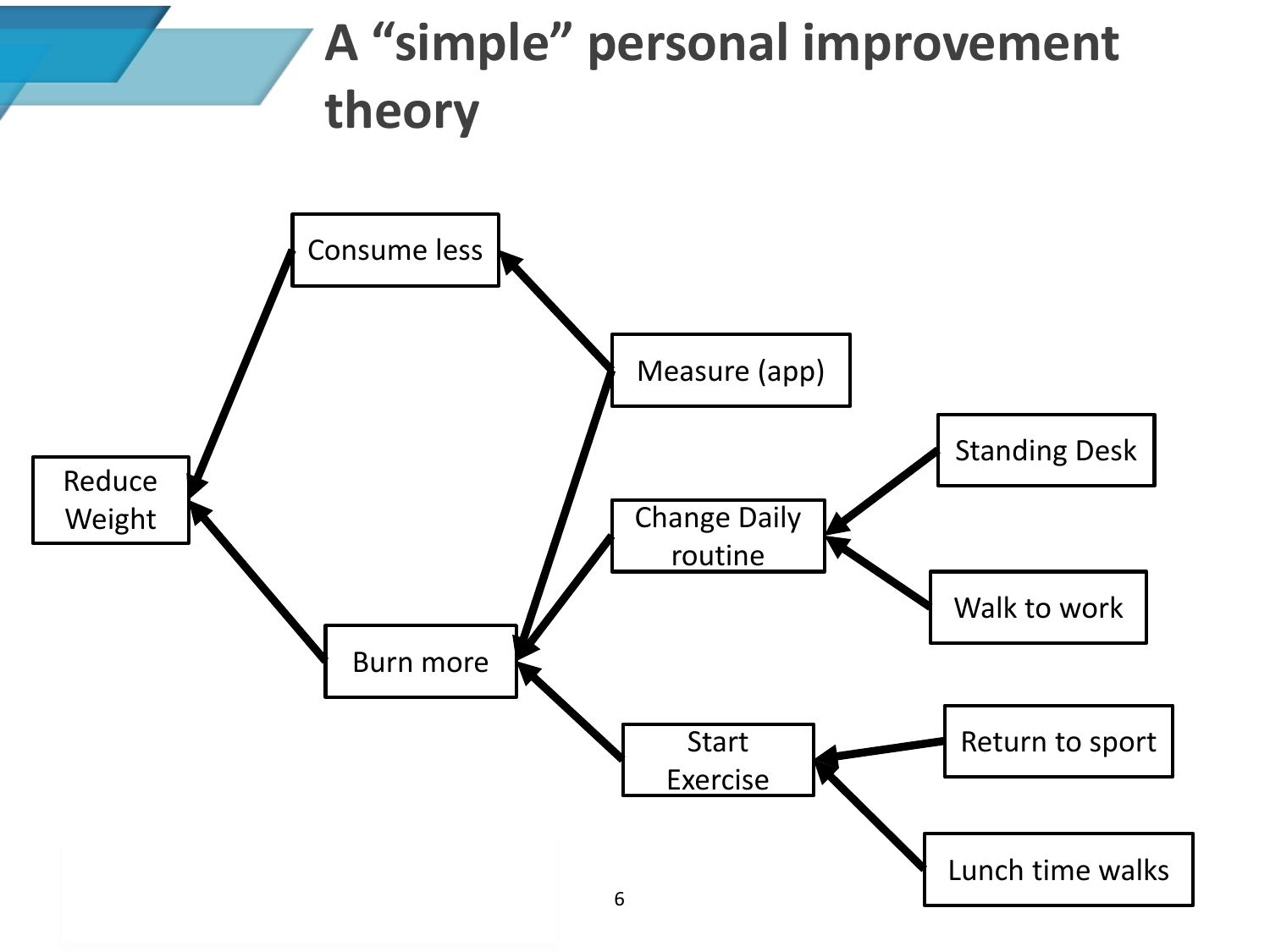# **My improvement project**

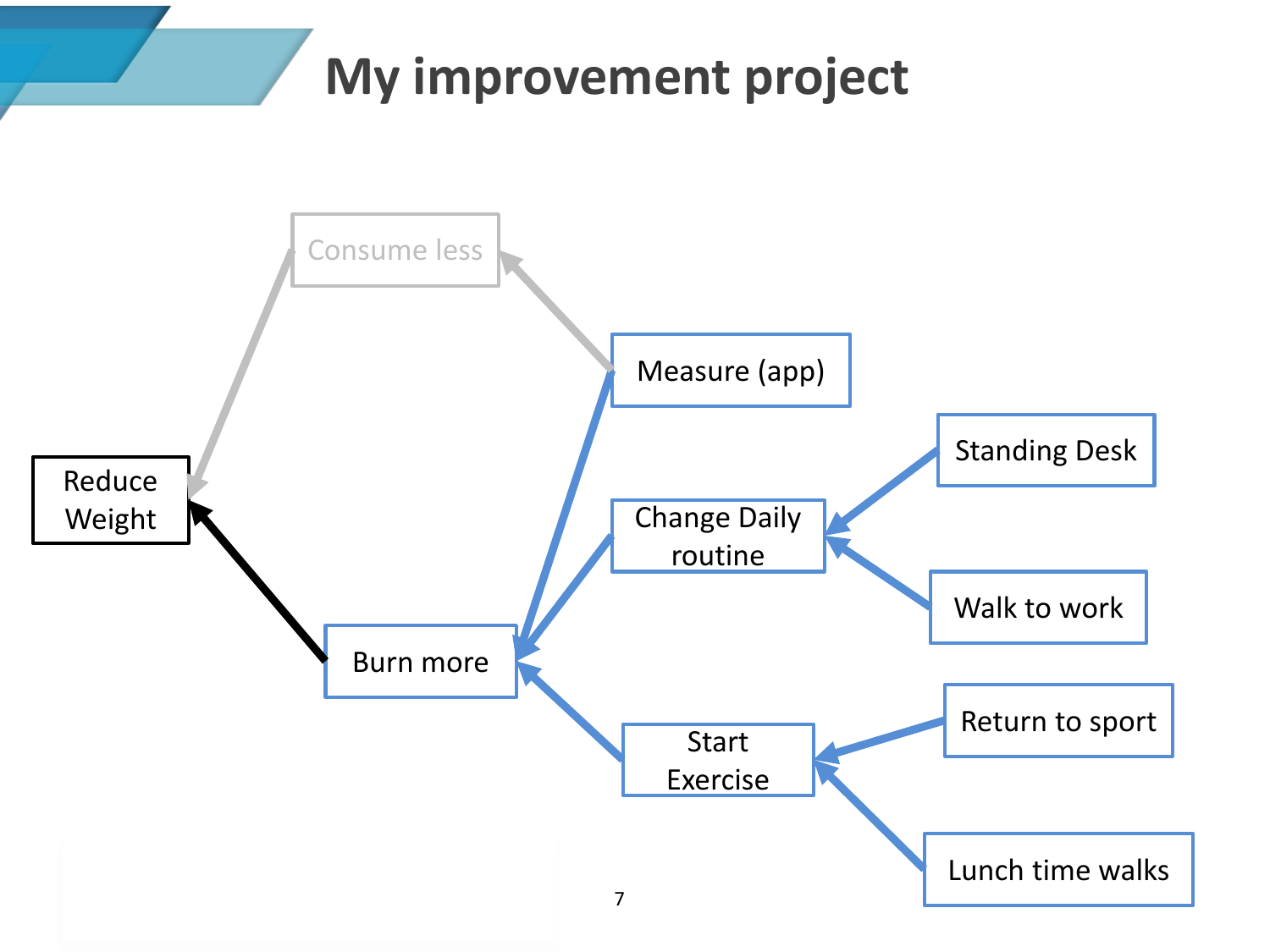# **A simplified quality improvement**



Ref: Falls Prevention Driver Diagram and Change Package NHS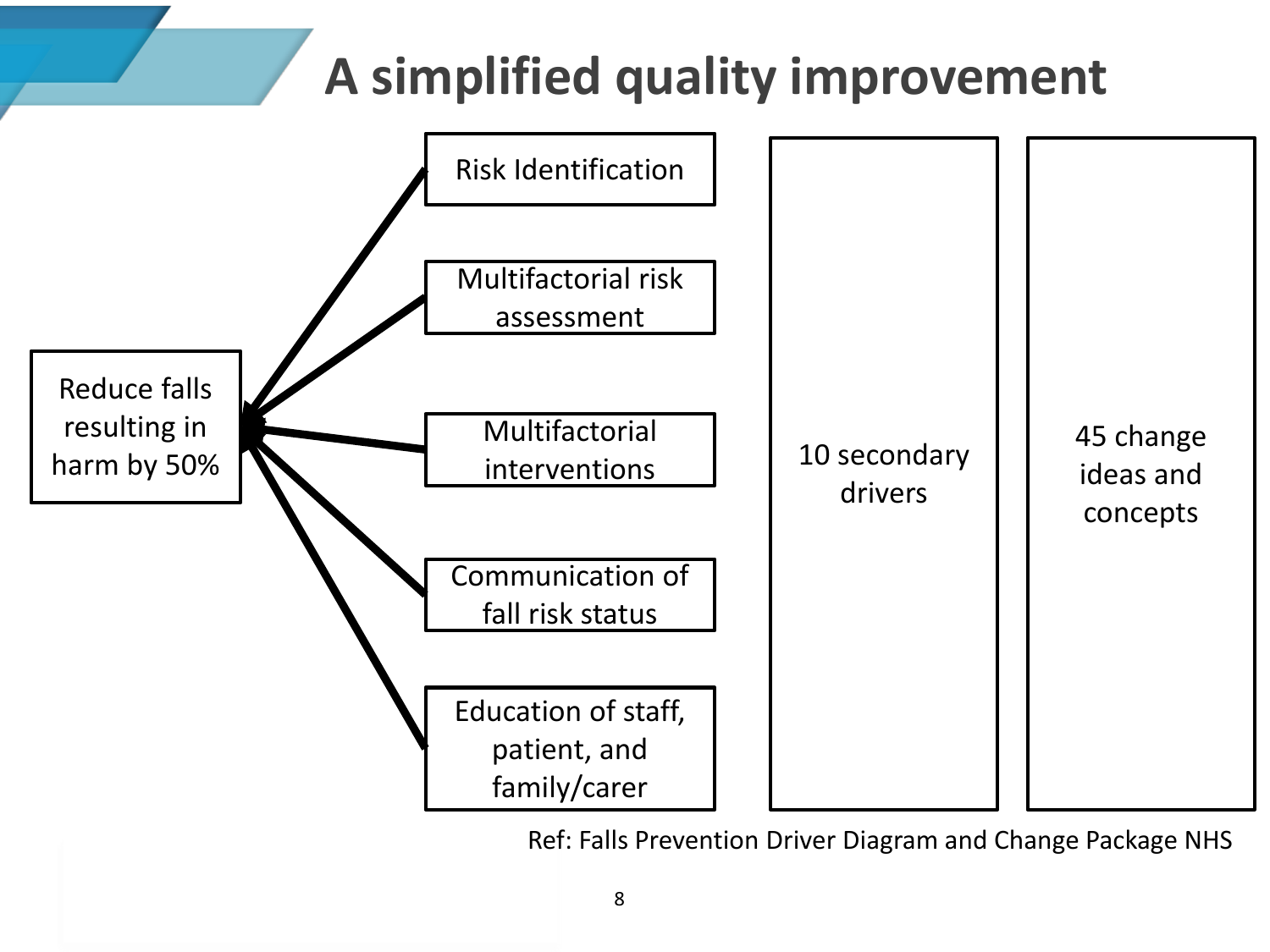



W. Edwards Deming (from: *The New Economics*)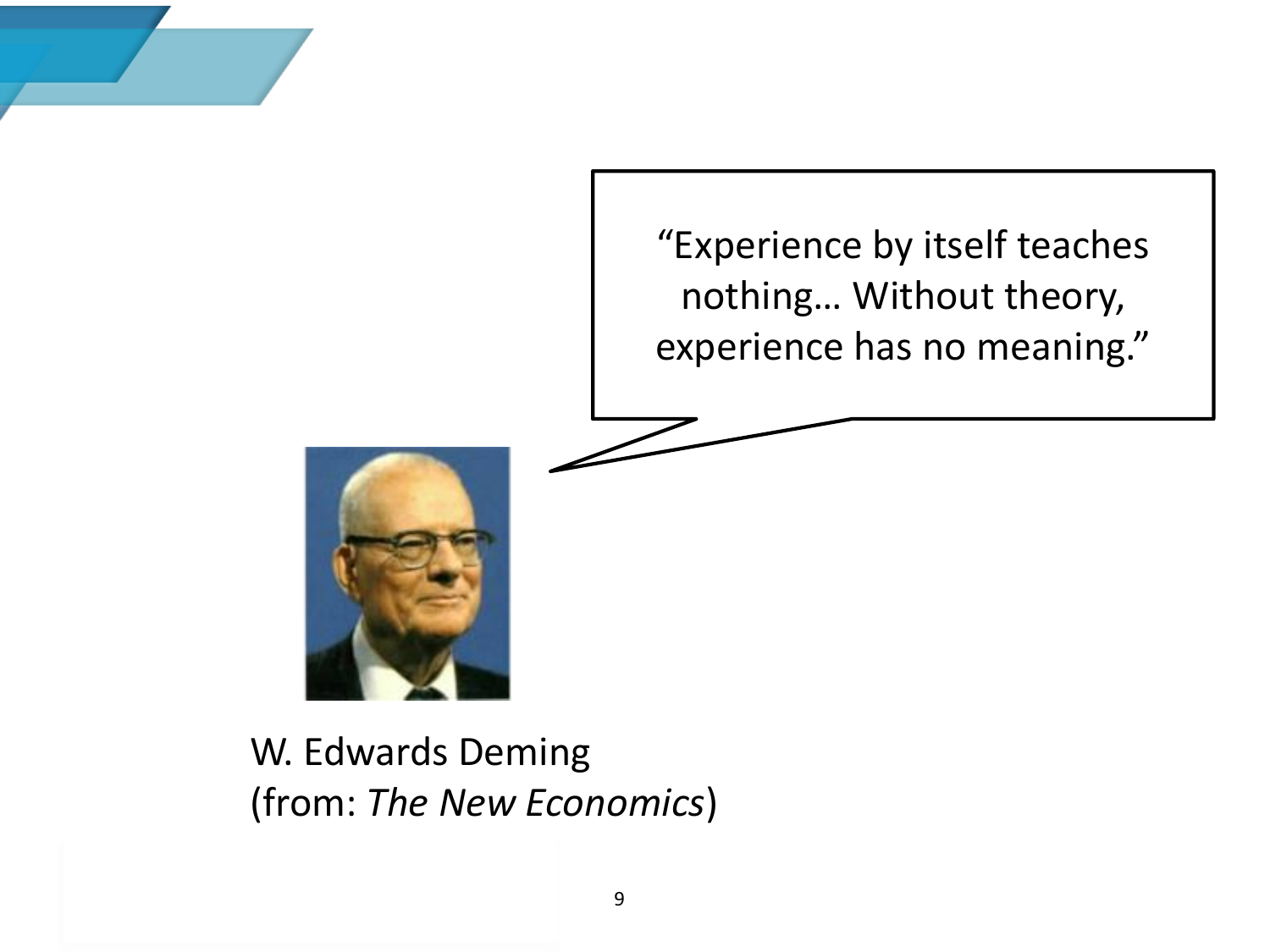# **Theory Definition**

#### (Oxford English Dictionary)

A supposition or a system of ideas in intended to explain something…

#### An idea used to *account* for a situation or *justify* a course of action.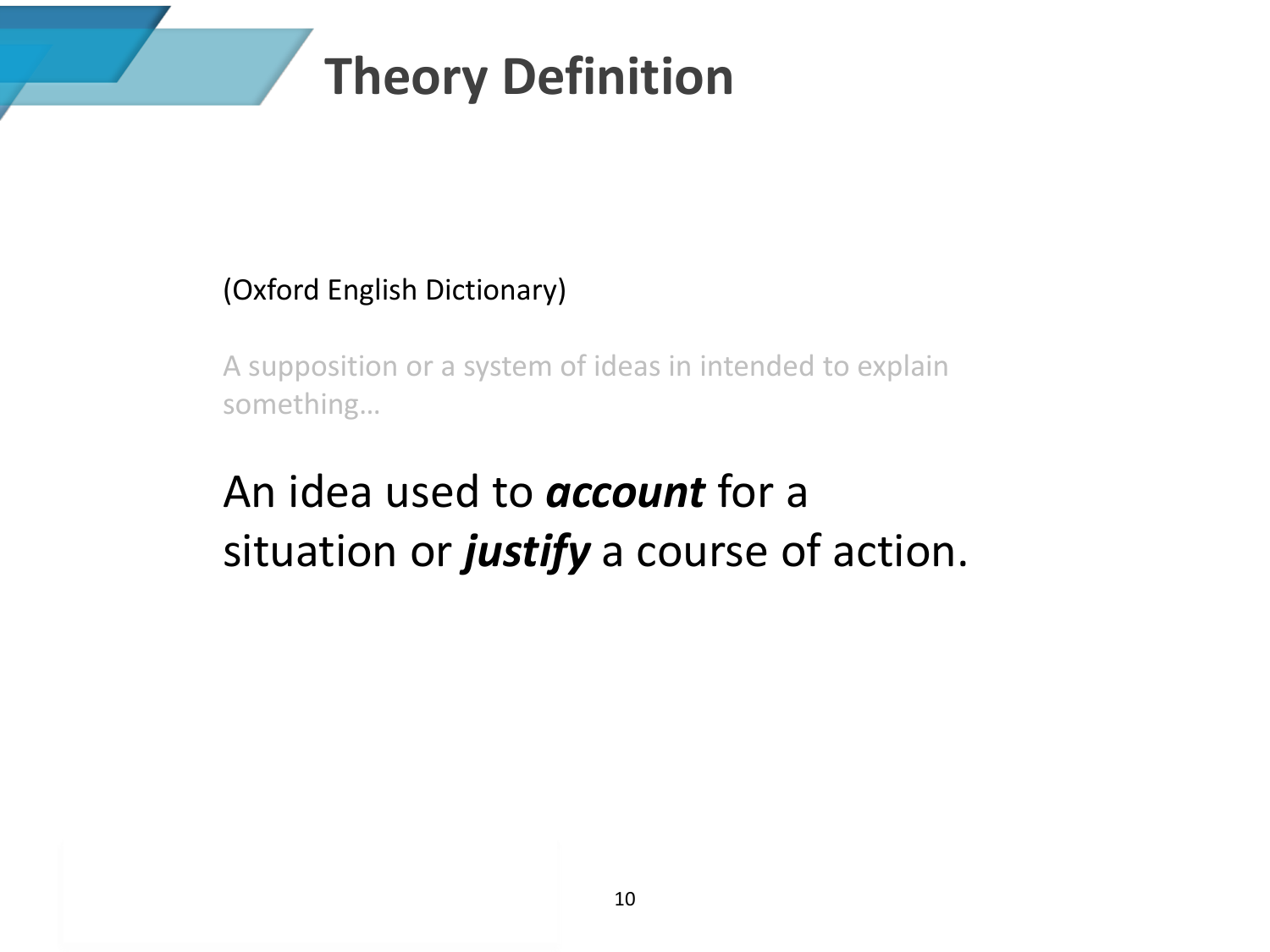### **Two kinds of** *causal theory diagrams***:**



#### **Fishbone:**

Team theories about what **IS** causing an effect.

Account for present *situation* Justify



**Driver Diagram:** Team theories about what changes **WILL** result in improvement.

*action (change)*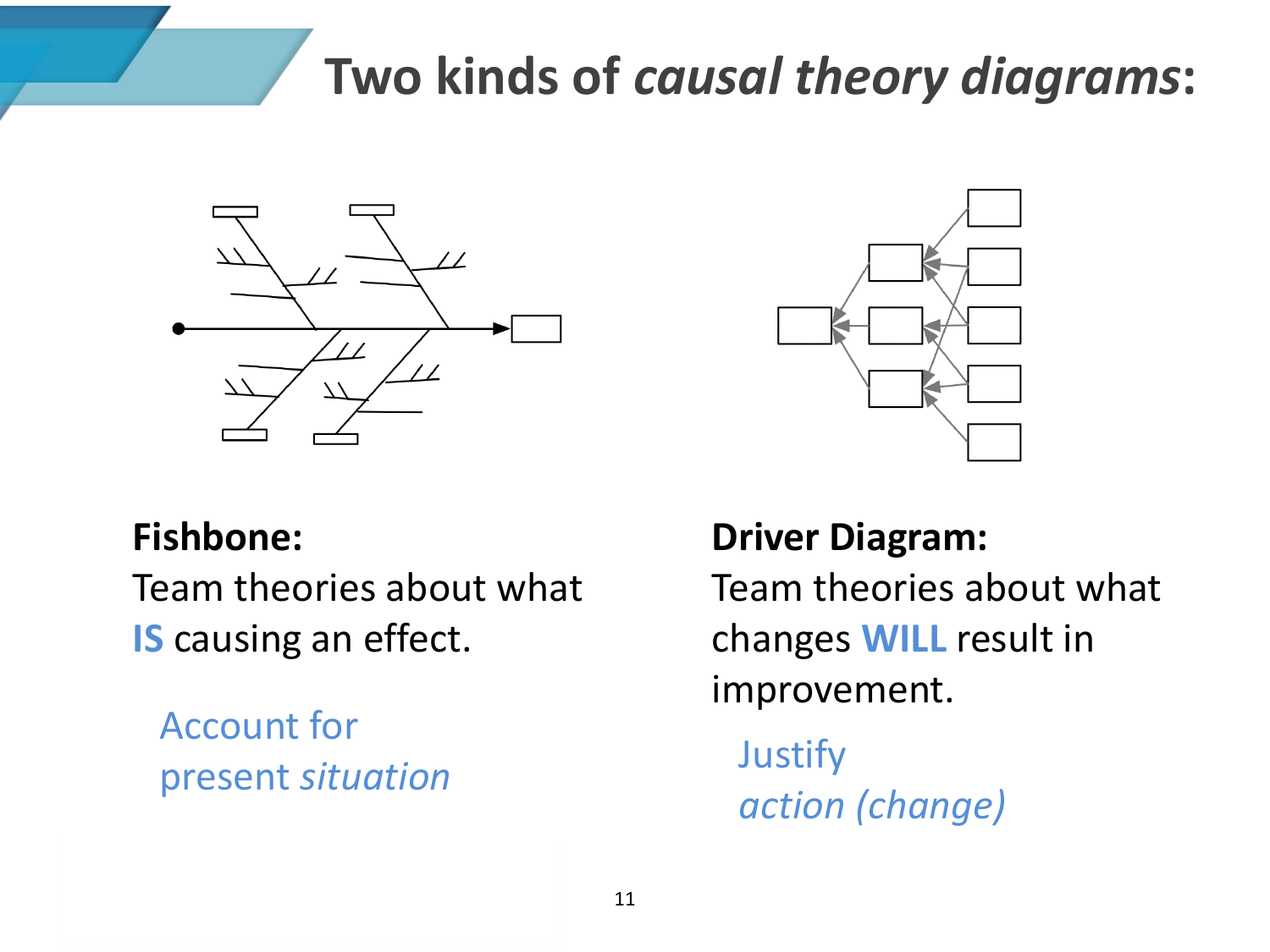#### **Anatomy of Driver Diagram**

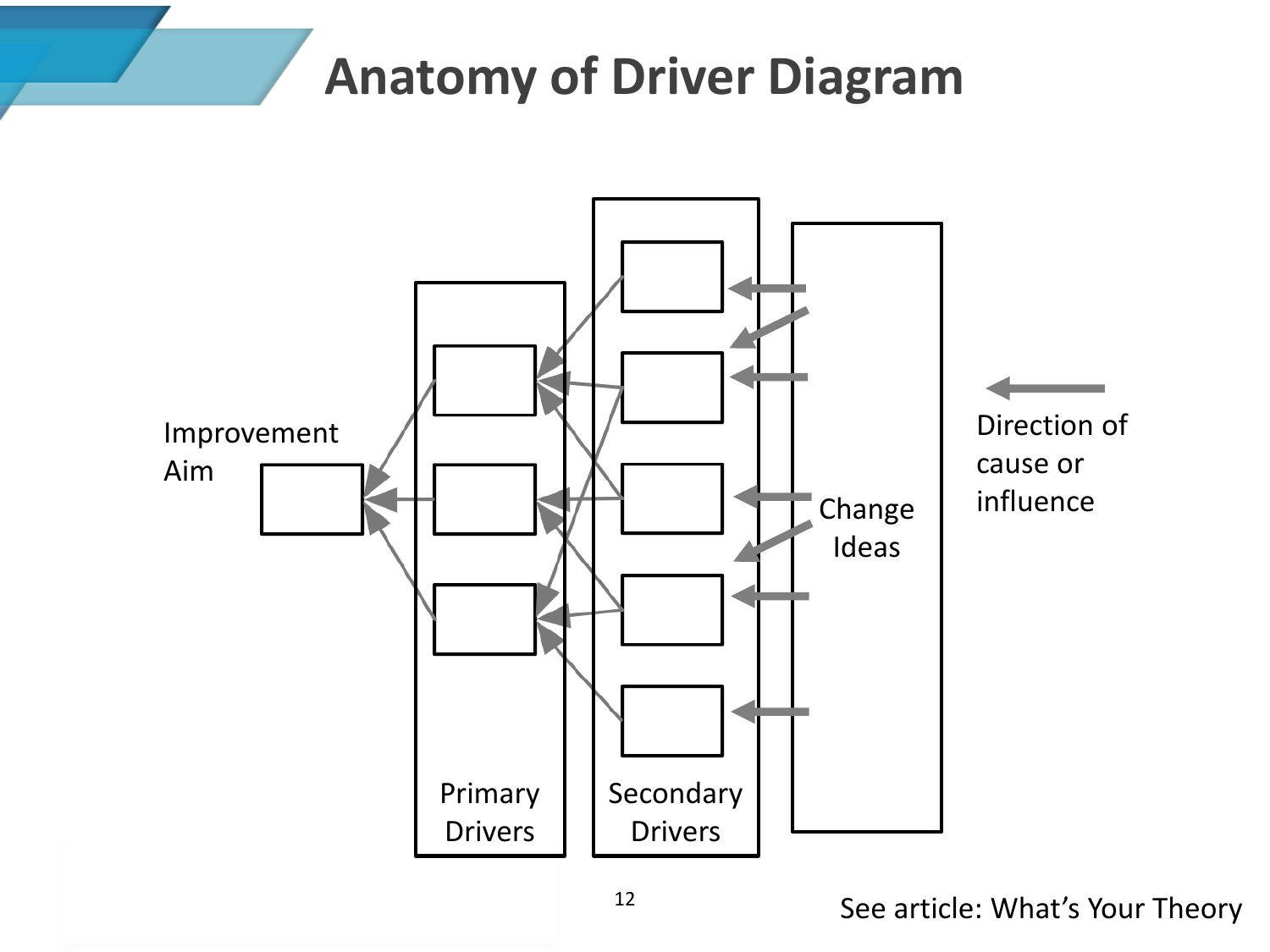# **Change is an expression of theory**

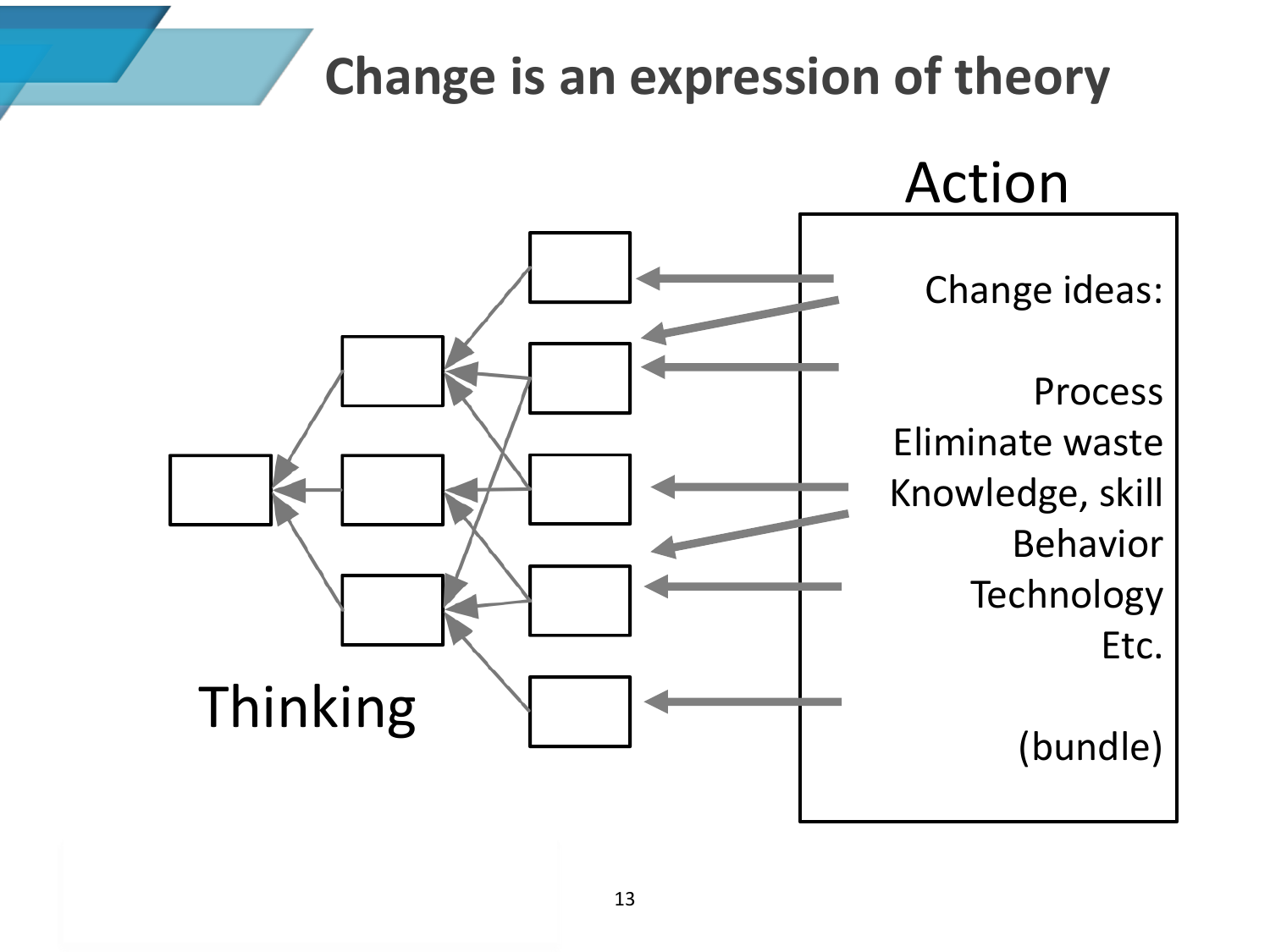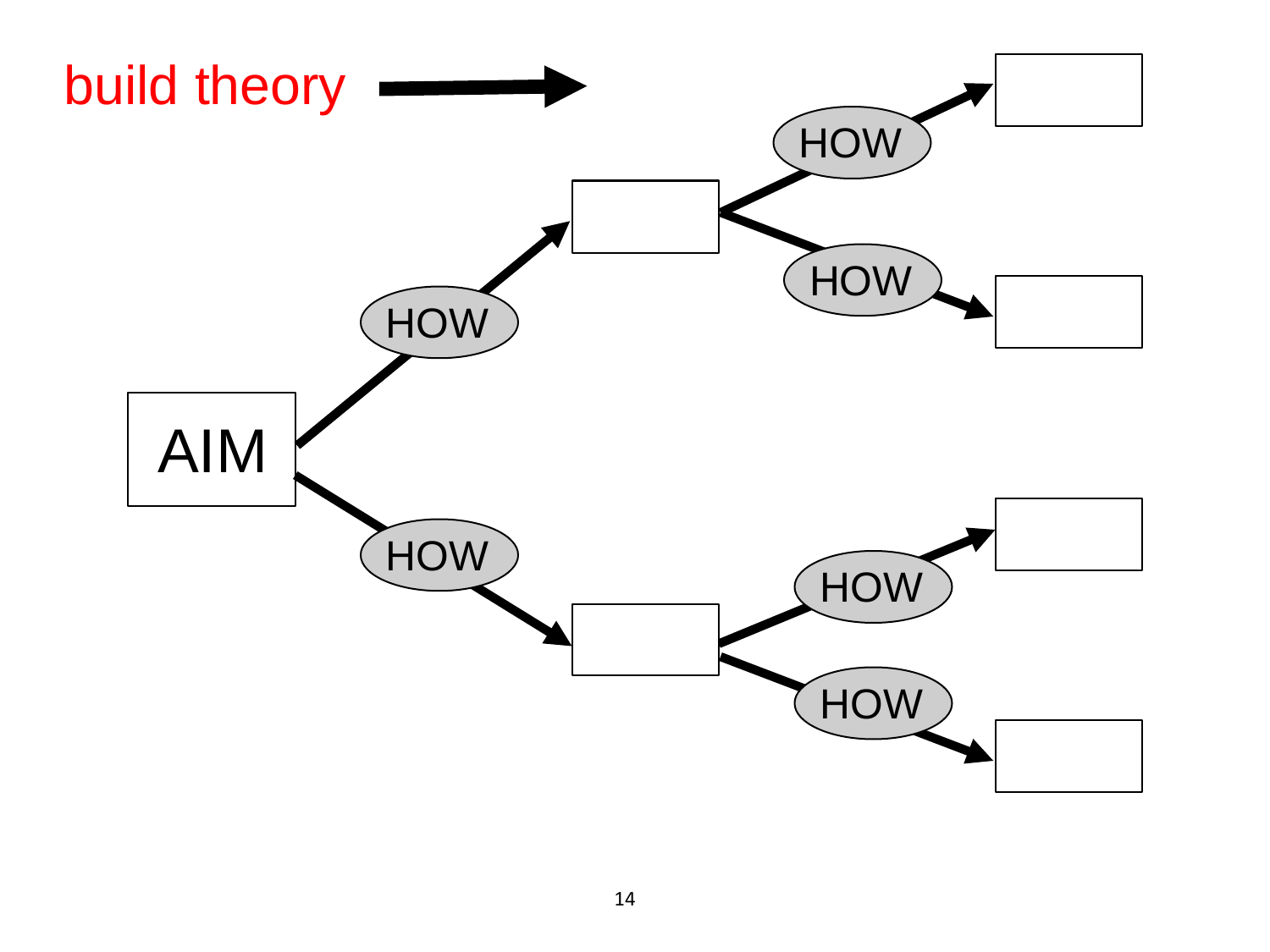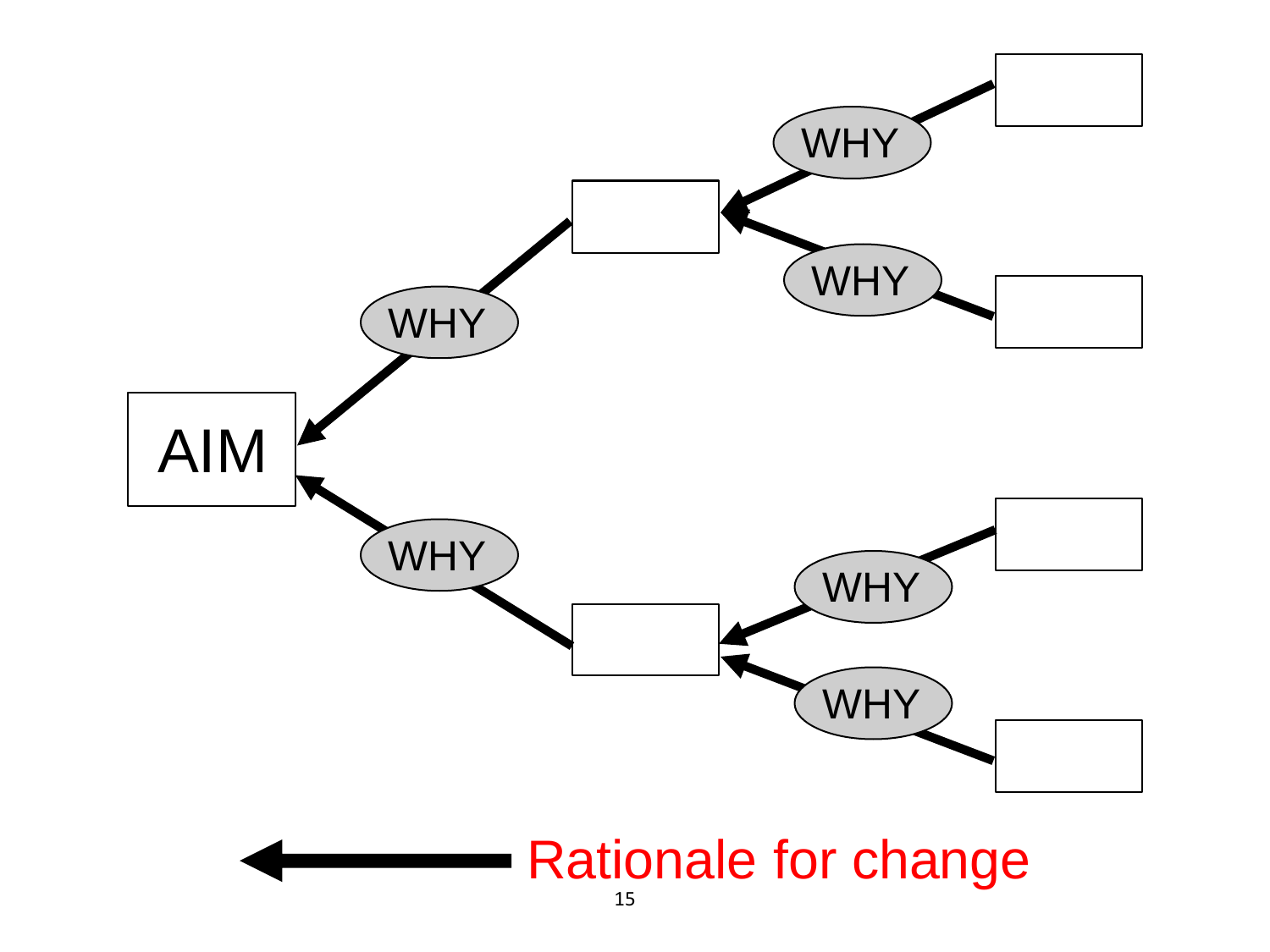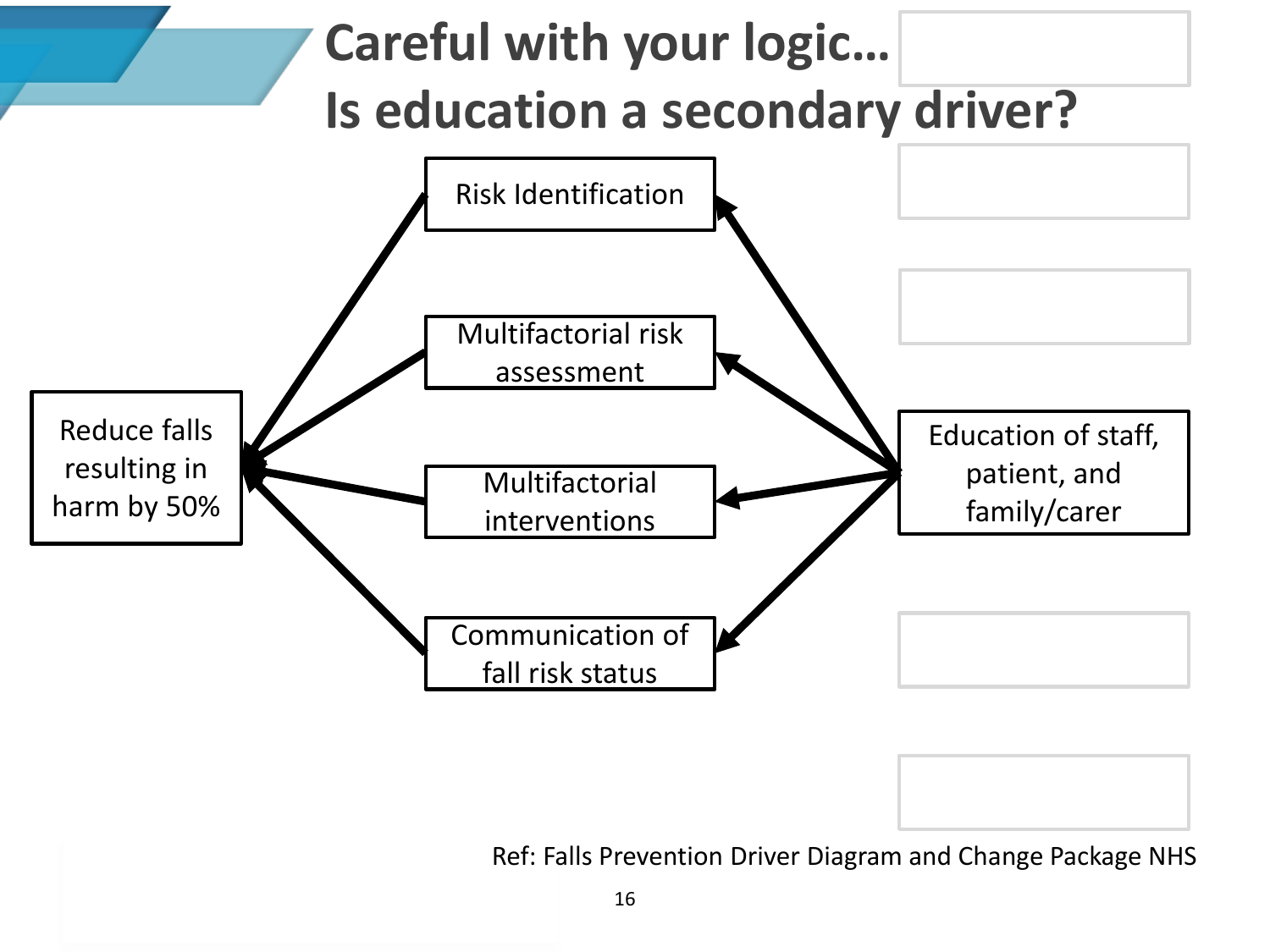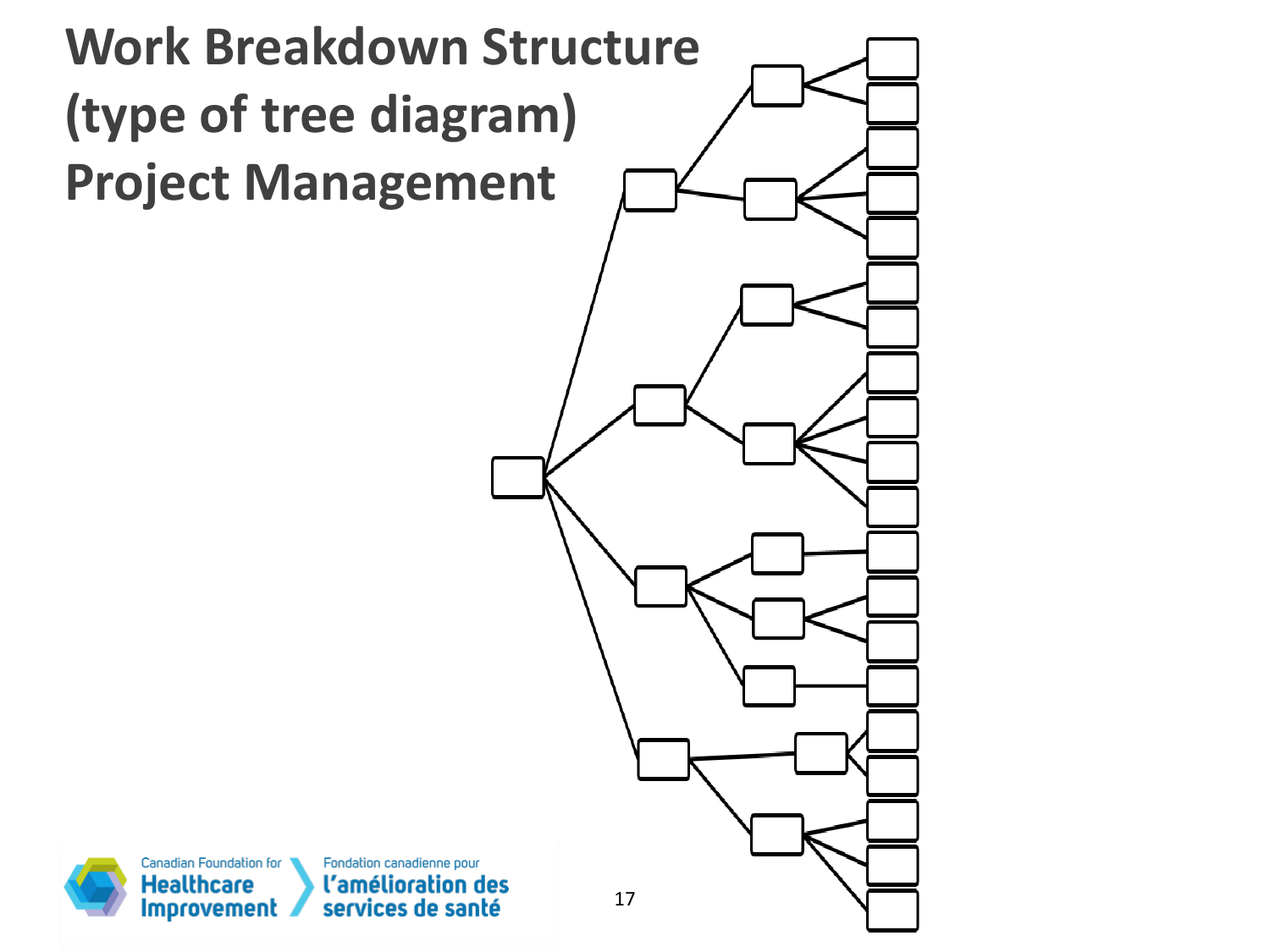#### **Work Breakdown Structure**



QI Project schematic 18 Ref: Alison Paprica, PhD, PMP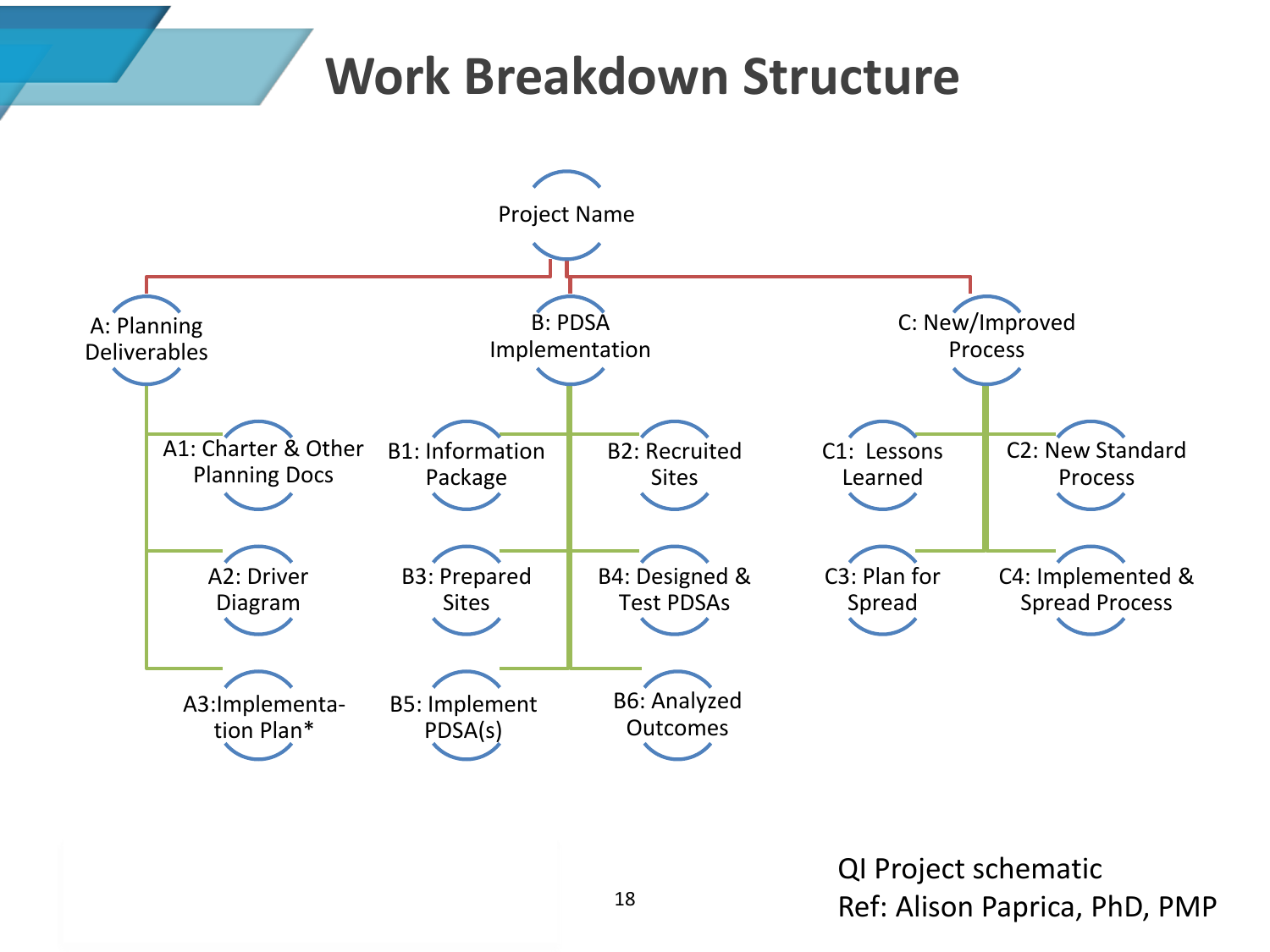#### **Your theory, driver diagram and PDSA**

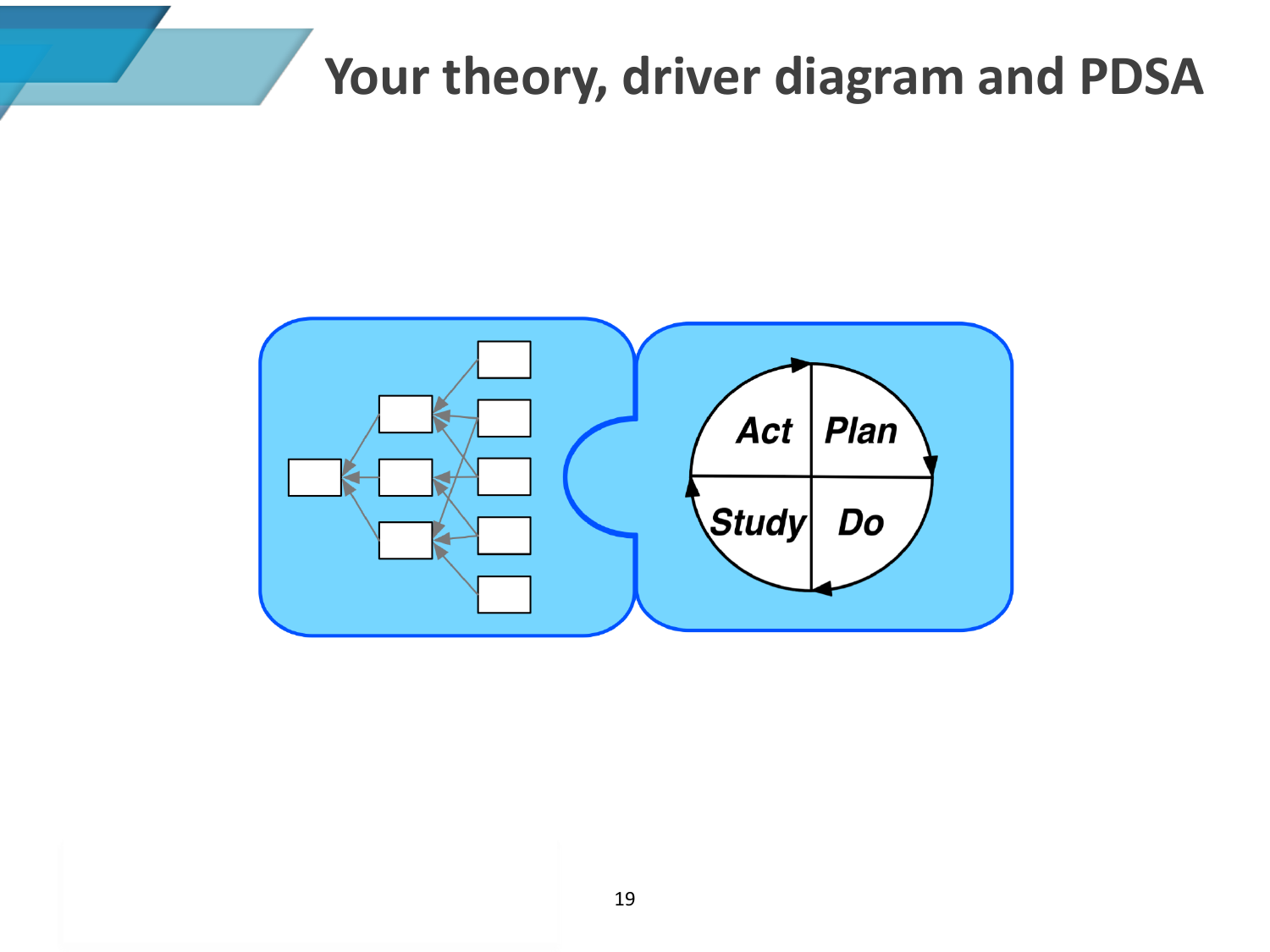# **PDSA to develop/test change**  *AND* **confirm or adjust theory**

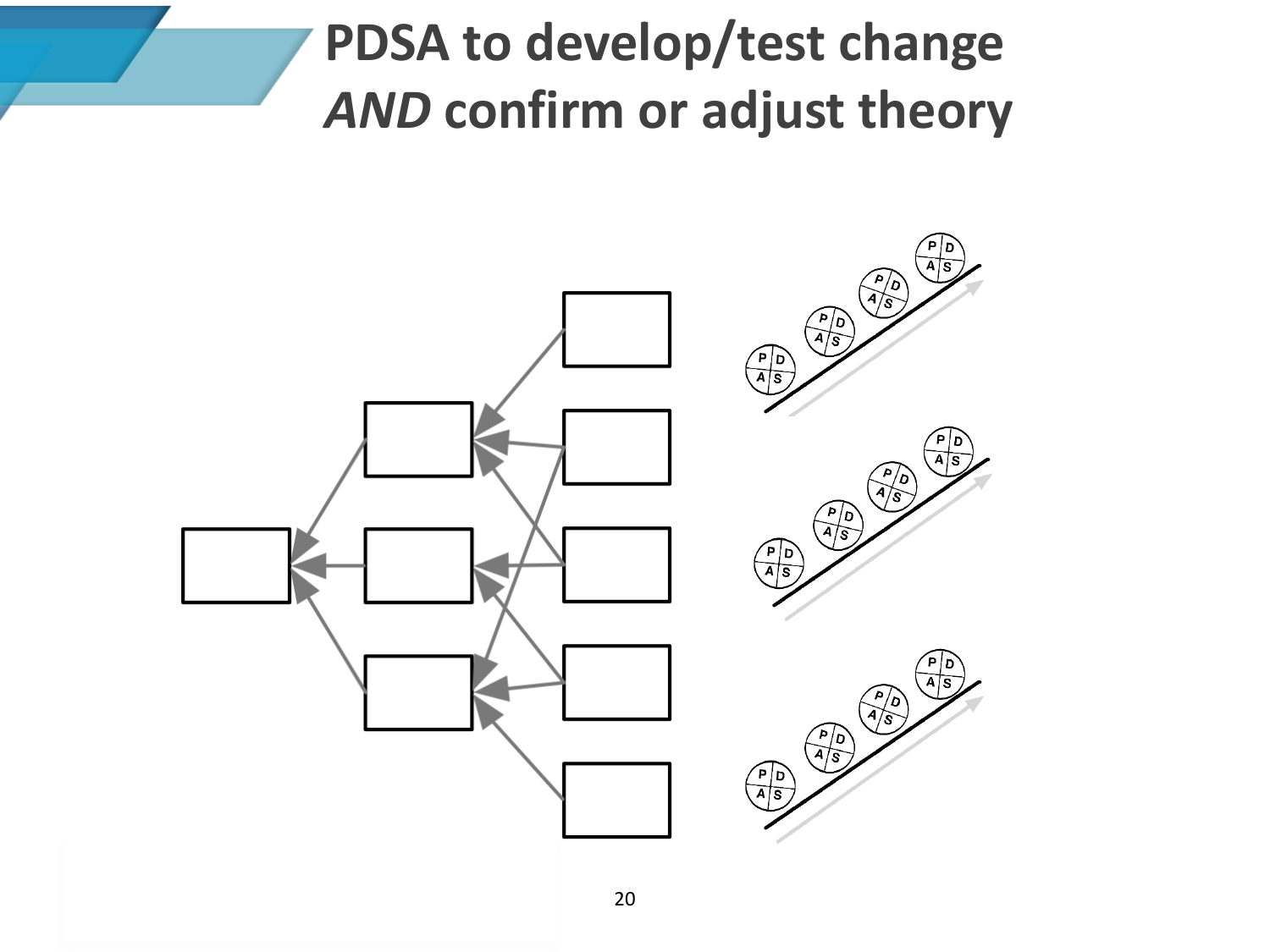### **You need measurement to test theory**

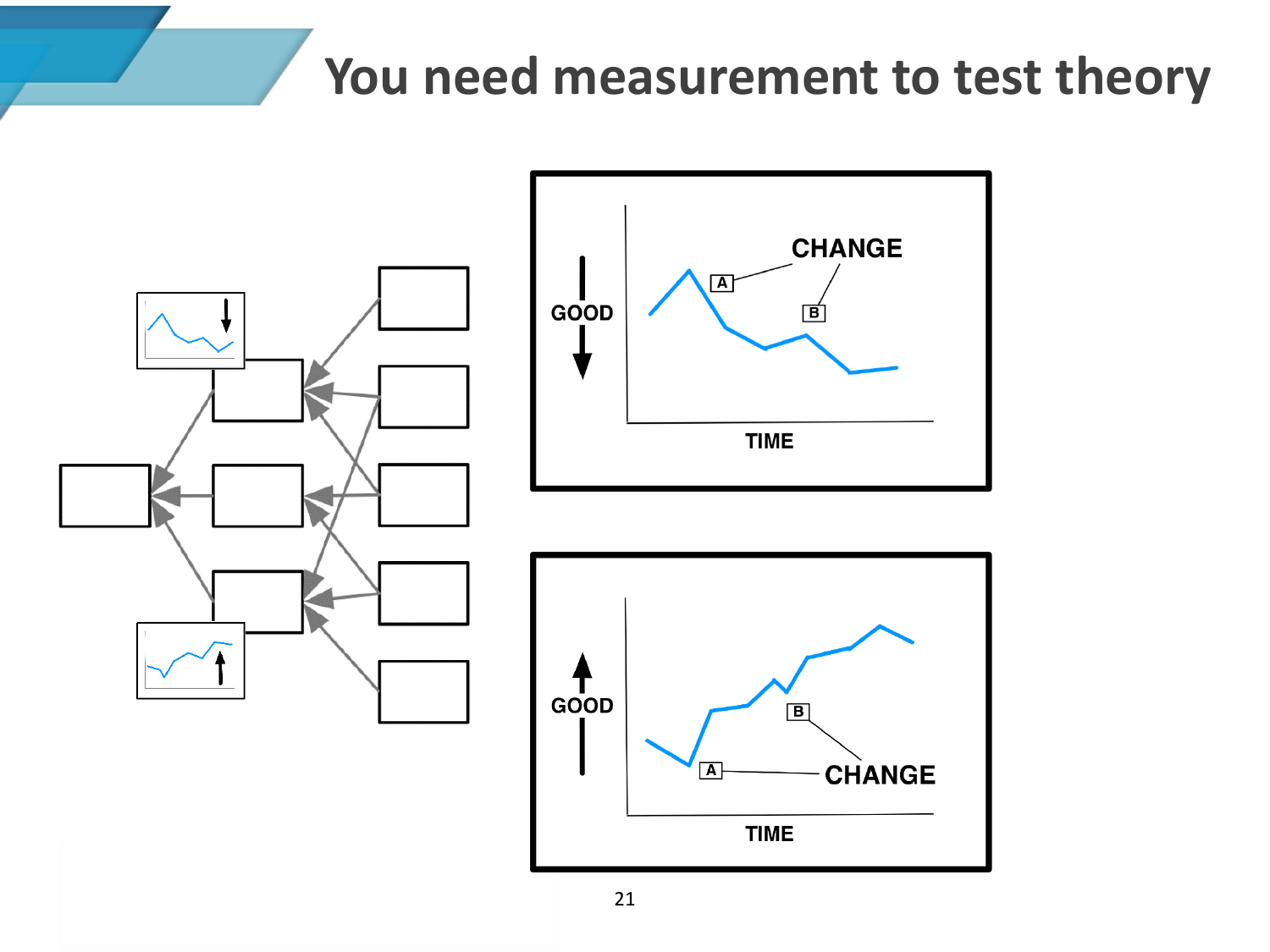## **Improvement theory inputs**

22

- 1. Evidence
- 2. Experience
- 3. Other's improvement
- 4. Analysis of your current state

……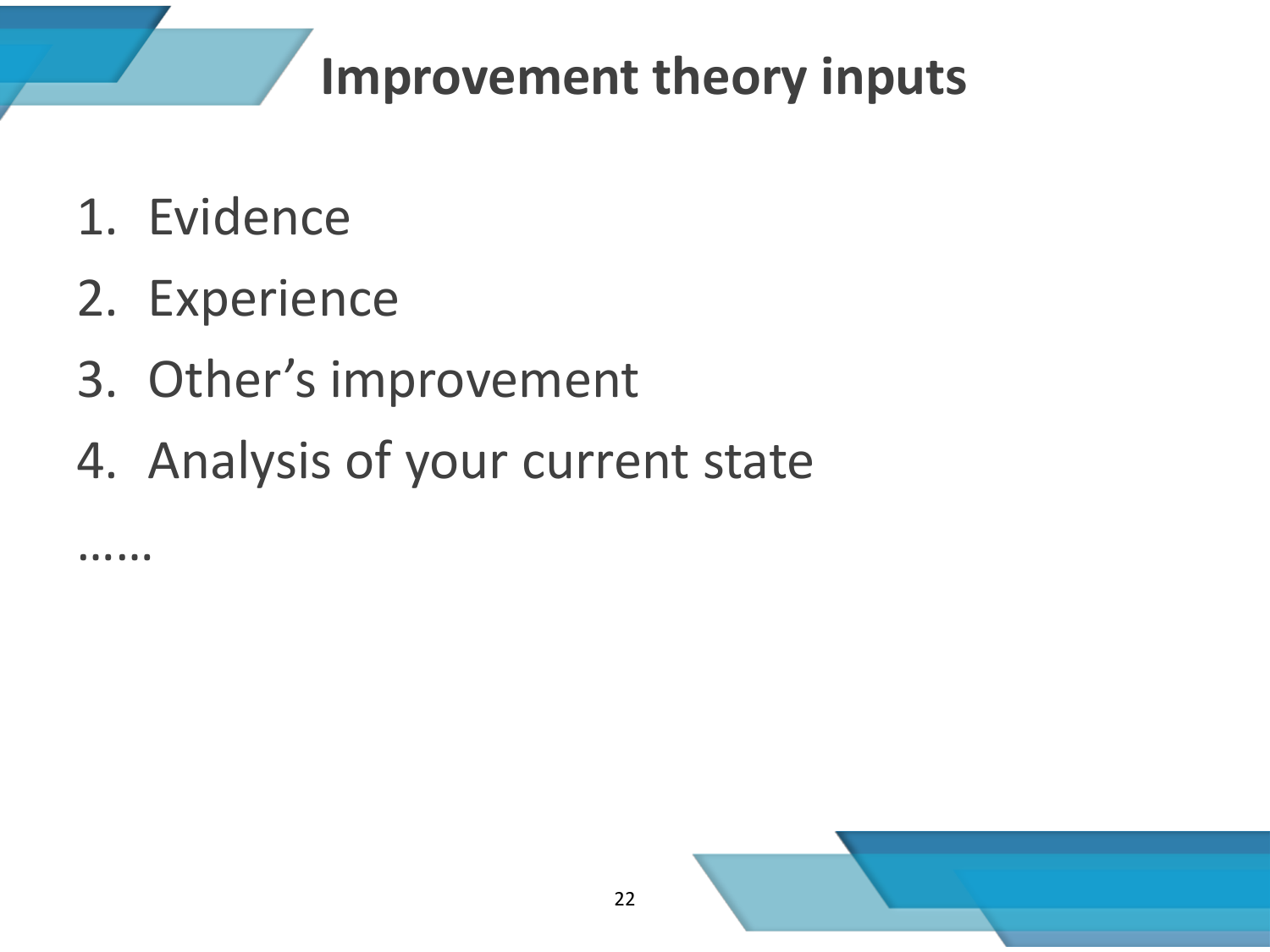#### **Getting started:**

#### Sticky note exercise

- 1. Compile inputs:
- **Evidence**
- Experience
- Other's improvement
- Analysis of current situation
- 2. Sort, organize build primary and secondary drivers

| HOM<br>$H(26)$ $m$<br>chanagidea<br><b>COLLEGE</b><br>"jere-you)<br>build on items add.<br>post on the wall or<br>words<br>anything even<br>"Kmilar"<br>ar item :-<br>flipchart for all to arainstorm, keep is<br>them coming-<br><b>See</b><br>another the<br>no one-word<br>items - a<br>can start with<br>men this is where you won'ts<br>round, everyone-<br>adds one note<br>put your words<br><b>SIG</b><br>another stem to<br>add four to seven<br>atrious<br>mow diamon<br>top when the team<br>Italis out (can<br>Invaicutorm, heep<br>Вым соміна<br>alwaysadd).<br>post on the well or<br>see<br>-WHT | Aim, outcome measures | Primary, Themes, Concepts, process measures   Secondary, specific change ideas, application of concepts | Assignment; Testsof change, Plan-Do-Study-Actiovales |
|-----------------------------------------------------------------------------------------------------------------------------------------------------------------------------------------------------------------------------------------------------------------------------------------------------------------------------------------------------------------------------------------------------------------------------------------------------------------------------------------------------------------------------------------------------------------------------------------------------------------|-----------------------|---------------------------------------------------------------------------------------------------------|------------------------------------------------------|
|                                                                                                                                                                                                                                                                                                                                                                                                                                                                                                                                                                                                                 |                       |                                                                                                         |                                                      |
|                                                                                                                                                                                                                                                                                                                                                                                                                                                                                                                                                                                                                 |                       |                                                                                                         |                                                      |
|                                                                                                                                                                                                                                                                                                                                                                                                                                                                                                                                                                                                                 |                       |                                                                                                         |                                                      |
|                                                                                                                                                                                                                                                                                                                                                                                                                                                                                                                                                                                                                 |                       |                                                                                                         |                                                      |
|                                                                                                                                                                                                                                                                                                                                                                                                                                                                                                                                                                                                                 |                       |                                                                                                         |                                                      |
|                                                                                                                                                                                                                                                                                                                                                                                                                                                                                                                                                                                                                 |                       |                                                                                                         |                                                      |
|                                                                                                                                                                                                                                                                                                                                                                                                                                                                                                                                                                                                                 |                       |                                                                                                         |                                                      |
|                                                                                                                                                                                                                                                                                                                                                                                                                                                                                                                                                                                                                 |                       |                                                                                                         |                                                      |
|                                                                                                                                                                                                                                                                                                                                                                                                                                                                                                                                                                                                                 |                       |                                                                                                         |                                                      |
|                                                                                                                                                                                                                                                                                                                                                                                                                                                                                                                                                                                                                 |                       |                                                                                                         |                                                      |
|                                                                                                                                                                                                                                                                                                                                                                                                                                                                                                                                                                                                                 |                       |                                                                                                         |                                                      |
|                                                                                                                                                                                                                                                                                                                                                                                                                                                                                                                                                                                                                 |                       |                                                                                                         |                                                      |
|                                                                                                                                                                                                                                                                                                                                                                                                                                                                                                                                                                                                                 |                       |                                                                                                         |                                                      |
|                                                                                                                                                                                                                                                                                                                                                                                                                                                                                                                                                                                                                 |                       | $\leftrightarrow$ WHY                                                                                   |                                                      |

DRAFT!

(it's a draft until you know what worked or didn't and why.)